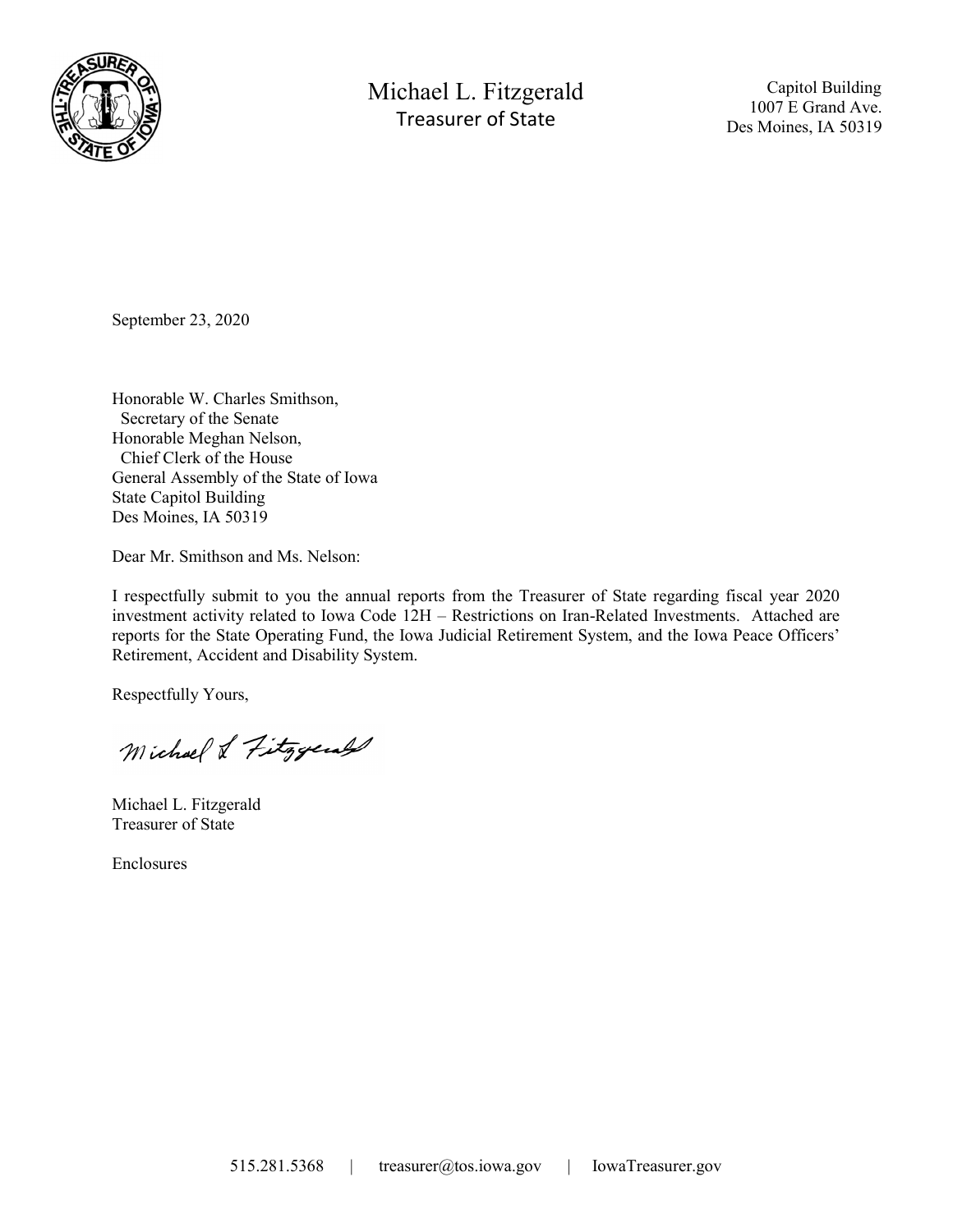# Iowa State Operating Fund Annual Report On Iran Divestment For The Fiscal Year Ended June 30, 2020

## Purpose

This is the ninth annual report required by Iowa Code Chapter 12H regarding restrictions on Iran-related investments by the Iowa State Operating Fund (SOF). In response to the support that Iran has provided for acts of international terrorism, the General Assembly passed HF484, which places restrictions on investments in certain companies that have active business operations in Iran. Effective beginning March 1, 2012, this law intends for state funds not to be invested in companies that provide power production-related services, mineral extraction activities, oil-related activities, or military equipment to the government of Iran.

Chapter 12H applies to SOF in the following ways:

The system must identify and make available to the public a quarterly updated list of scrutinized companies, which have active or inactive business operations in Iran. SOF uses the research services of IW Financial, Inc. to assist in developing the list of scrutinized companies to comply with this requirement.

SOF is prohibited from directly investing in scrutinized companies with active business operations listed on the most current quarterly list. The fund was required to divest from any company with active business operations that were directly held by the fund as of March 1, 2012, after sending written notification to the company.

Any company owned indirectly through a fund is not subject to divestment, but still requires that SOF send written notification. Further, SOF is required to send written correspondence to the investment managers of funds with scrutinized company holdings urging the managers to divest of the scrutinized companies or start a separate fund free of Iran-related holdings.

## Scrutinized Companies List

SOF's FY 2020 quarterly scrutinized company list is attached. As of June 30, 2020, SOF did not hold, either directly or indirectly, any companies on the list of scrutinized companies.

## Written Notices

During the fiscal year, no companies on the scrutinized company list were held either directly or indirectly by SOF.

## Divestment

As SOF did not have any direct or indirect holdings of scrutinized companies, no divestment was required.

## Report Availability

This report, along with any other quarterly scrutinized company list can be obtained by contacting the Treasurer's office at 515-281-5644 or patrick.mccormick@tos.iowa.gov.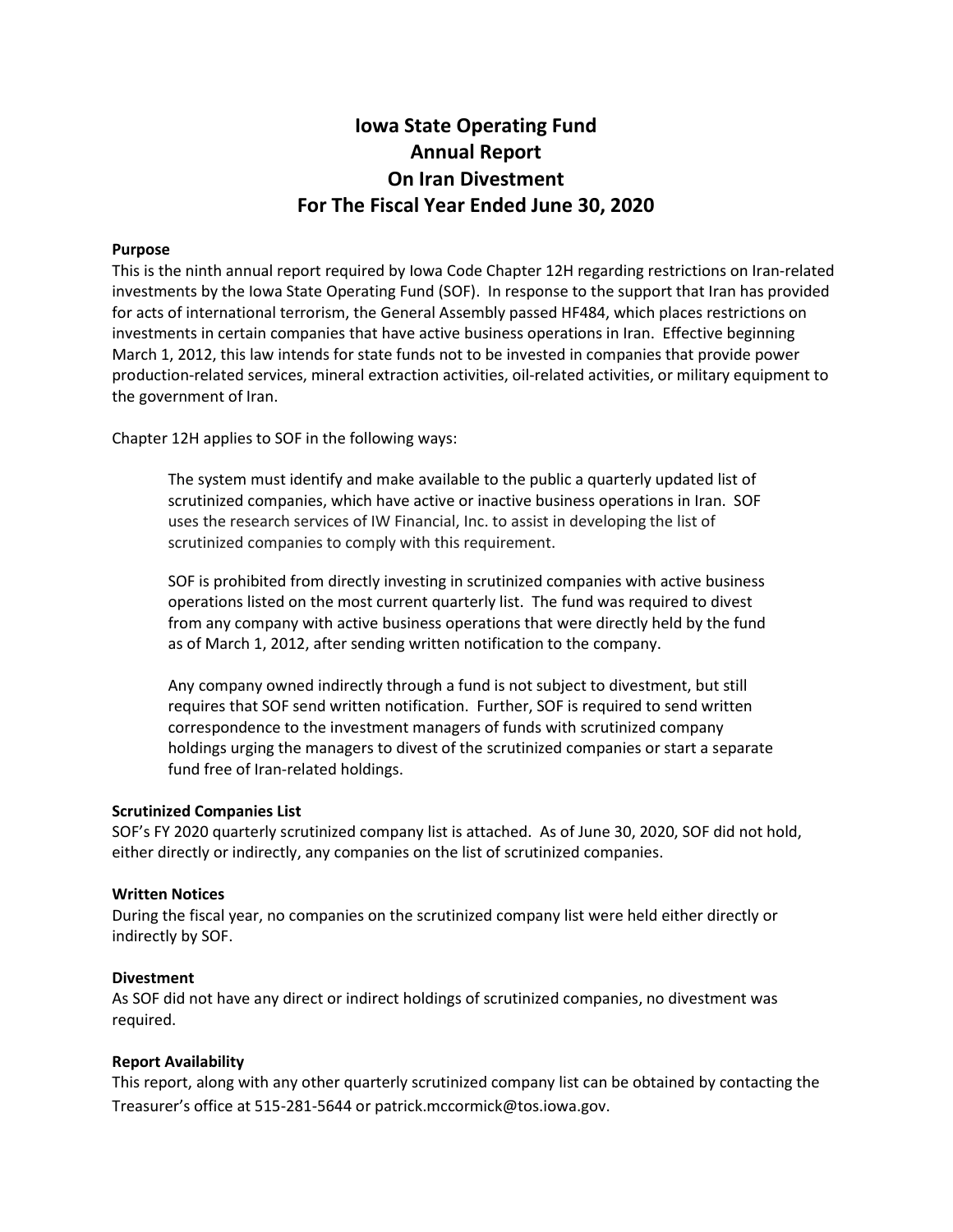# Iowa Judicial Retirement System Annual Report On Iran Divestment For The Fiscal Year Ended June 30, 2020

## Purpose

This is the ninth annual report required by Iowa Code Chapter 12H regarding restrictions on Iran-related investments by the Iowa Judicial Retirement System (JRS). In response to the support that Iran has provided for acts of international terrorism, the General Assembly passed HF484, which places restrictions on investments in certain companies that have active business operations in Iran. Effective beginning March 1, 2012, this law intends for state funds not to be invested in companies that provide power production-related services, mineral extraction activities, oil-related activities, or military equipment to the government of Iran.

Chapter 12H applies to JRS in the following ways:

The system must identify and make available to the public a quarterly updated list of scrutinized companies, which have active or inactive business operations in Iran. JRS uses the research services of IW Financial, Inc. to assist in developing the list of scrutinized companies to comply with this requirement.

JRS is prohibited from directly investing in scrutinized companies with active business operations listed on the most current quarterly list. The fund was required to divest from any company with active business operations that were directly held by the fund as of March 1, 2012, after sending written notification to the company.

Any company owned indirectly through a fund is not subject to divestment, but still requires that JRS send written notification. Further, JRS is required to send written correspondence to the investment managers of funds with scrutinized company holdings urging the managers to divest of the scrutinized companies or start a separate fund free of Iran-related holdings.

## Scrutinized Companies List

JRS' FY 2020 quarterly scrutinized company list is attached. As of June 30, 2020, JRS did not hold, either directly or indirectly, any companies on the list of scrutinized companies.

## Written Notices

During the fiscal year, no companies on the scrutinized company list were held either directly or indirectly by JRS.

## Divestment

As JRS did not have any direct or indirect holdings of scrutinized companies, no divestment was required.

## Report Availability

This report, along with any other quarterly scrutinized company list can be obtained by contacting the Treasurer's office at 515-281-5644 or patrick.mccormick@tos.iowa.gov.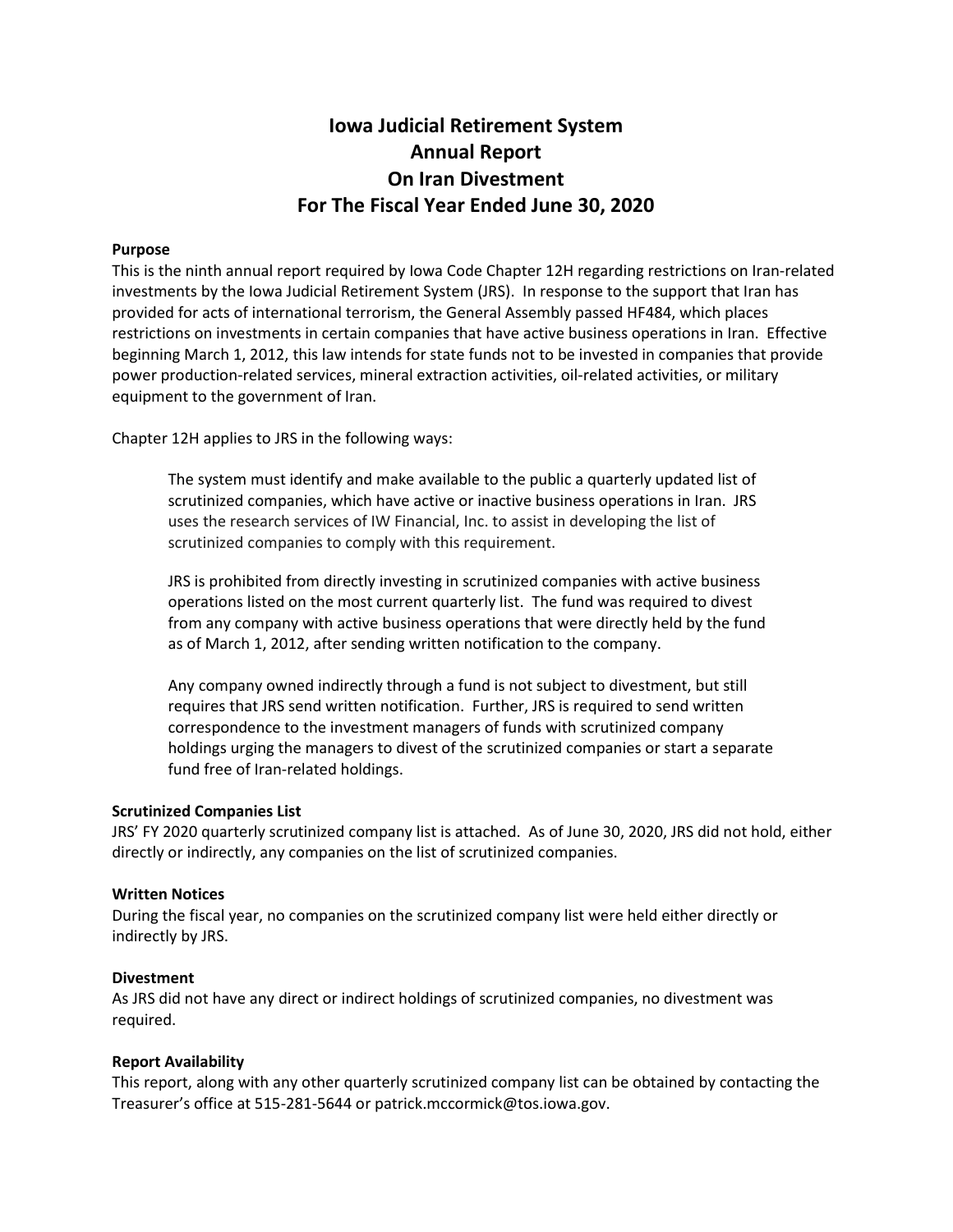# Iowa Peace Officers' Retirement, Accident and Disability System Annual Report On Iran Divestment For The Fiscal Year Ended June 30, 2020

## Purpose

This is the ninth annual report required by Iowa Code Chapter 12H regarding restrictions on Iran-related investments by the Iowa Peace Officers' Retirement, Accident and Disability System (PORS). In response to the support that Iran has provided for acts of international terrorism, the General Assembly passed HF484, which places restrictions on investments in certain companies that have active business operations in Iran. Effective beginning March 1, 2012, this law intends for state funds not to be invested in companies that provide power production-related services, mineral extraction activities, oil-related activities, or military equipment to the government of Iran.

Chapter 12H applies to PORS in the following ways:

The system must identify and make available to the public a quarterly updated list of scrutinized companies, which have active or inactive business operations in Iran. PORS uses the research services of IW Financial, Inc. to assist in developing the list of scrutinized companies to comply with this requirement.

PORS is prohibited from directly investing in scrutinized companies with active business operations listed on the most current quarterly list. The fund was required to divest from any company with active business operations that were directly held by the fund as of March 1, 2012, after sending written notification to the company.

Any company owned indirectly through a fund is not subject to divestment, but still requires that PORS send written notification. Further, PORS is required to send written correspondence to the investment managers of funds with scrutinized company holdings urging the managers to divest of the scrutinized companies or start a separate fund free of Iran-related holdings.

#### Scrutinized Companies List

PORS' FY 2020 quarterly scrutinized company list is attached. As of June 30, 2020, PORS did not hold, either directly or indirectly, any companies on the list of scrutinized companies.

#### Written Notices

During the fiscal year, no companies on the scrutinized company list were held either directly or indirectly by PORS.

#### Divestment

As PORS did not have any direct or indirect holdings of scrutinized companies, no divestment was required.

## Report Availability

This report, along with any other quarterly scrutinized company list can be obtained by contacting the Treasurer's office at 515-281-5644 or patrick.mccormick@tos.iowa.gov.